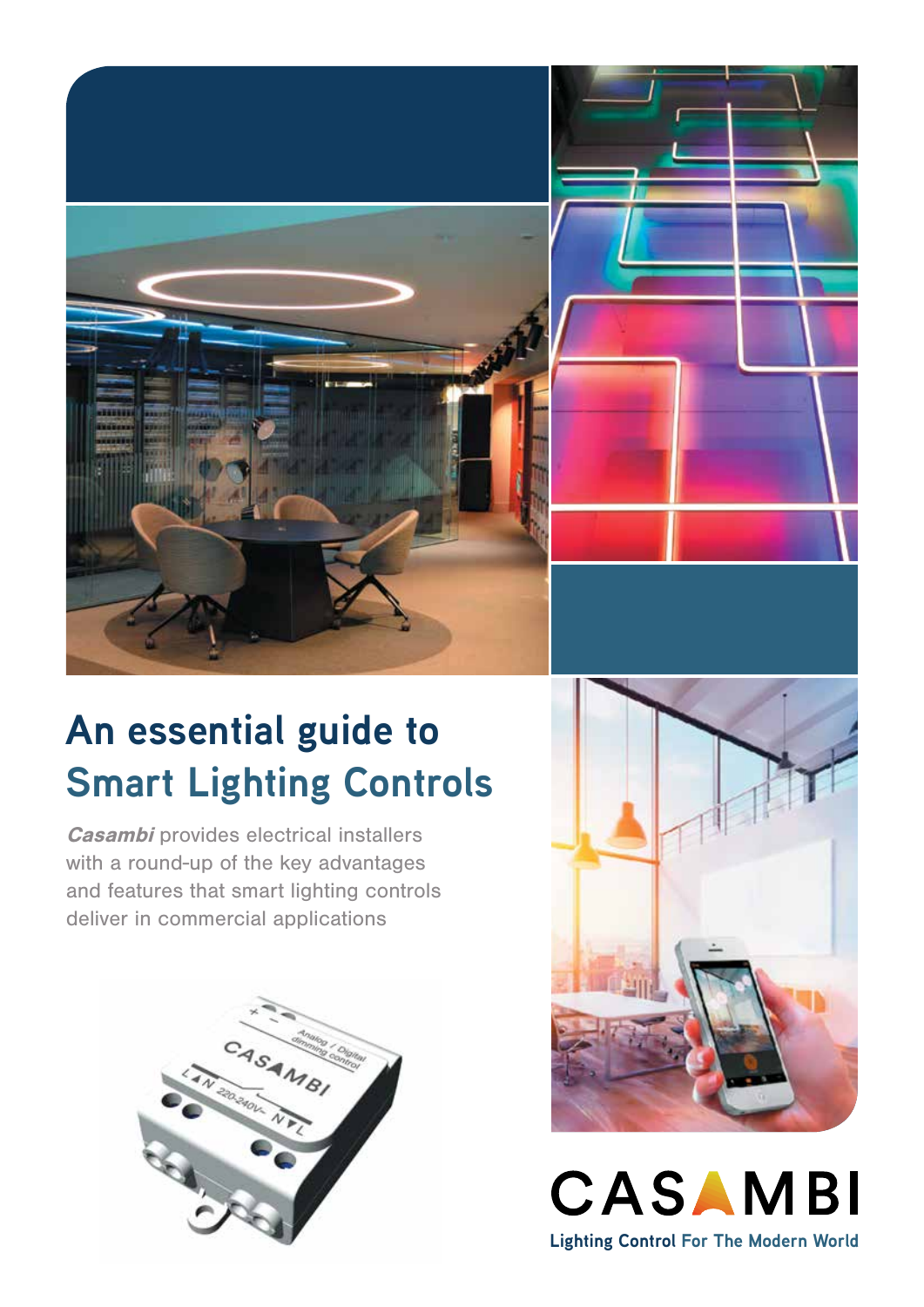Smart lighting isn't just about dimming or turning on and off in response to sensors and timers. Smart lighting is connected and intelligent, so that it can change in brightness or colour in response to all kinds of stimuli. This can be used to save energy, to enable dynamic light displays, and deliver 'human-centric lighting' that promotes well-being. By harnessing the Internet of Things, smart lights can be controlled from mobile devices or programmed to respond to data from other devices and online services – such as the weather, the location of your car as it pulls up outside the front door, or the TV being switched on. With smart lighting the possibilities are endless.

> Leading lighting manufacturers have integrated *Casambi's* Bluetooth module into their The module can also be retrofitted into standard light switches.

### **Smart lighting - how does it work?**

### luminaires, drivers and control modules to make them compatible with the *Casambi* system.

To control the lights, users simply download the *Casambi* app to their Android or iOS device for free, or use compatible wall-mounted or wireless switches. Fittings equipped with the *Casambi* Bluetooth module can communicate directly with mobile devices, and with each other. They form a self-organising and self-healing mesh network where each luminaire can relay information to and from others, so if any individual luminaire fails, or is removed or reconfigured, the lighting controls keep working.

# **Smart lighting controls guide for electrical installers** controls guide for electrical installers

**Smart lighting** 

In a world where people manage their social lives, entertainment and banking from their mobile devices, they expect to do the same with their lights.

### **What is smart lighting?**

**Casambi's revolutionary system is** based on Bluetooth Low Energy, the only low-power radio communication technology that's built into every modern smartphone, smart watch, laptop and tablet. It provides robust, professional-level smart lighting control from almost any mobile device – and installation couldn't be simpler.



Casambi makes this possible thanks to cuttingedge technology behind the scenes. But just because the equipment is high-tech, this doesn't mean it has to be complicated to install.

### **A guide for**  electrical installers



There are numerous so-called 'smart' lighting systems available – and some are smarter than others. In the past they have mostly been based on Wi-Fi, ZigBee or both: a mobile device uses Wi-Fi to talk to a gateway (such as a router) and the gateway uses ZigBee to talk to the lights. Neither of these two protocols is ideally suited to controlling lighting: they're prone to interference, require a strong network signal at all times throughout the whole area where lighting is in operation (which is difficult to achieve and can compromise data security),

and their reliance on a gateway introduces a single point of failure, making the whole system fragile.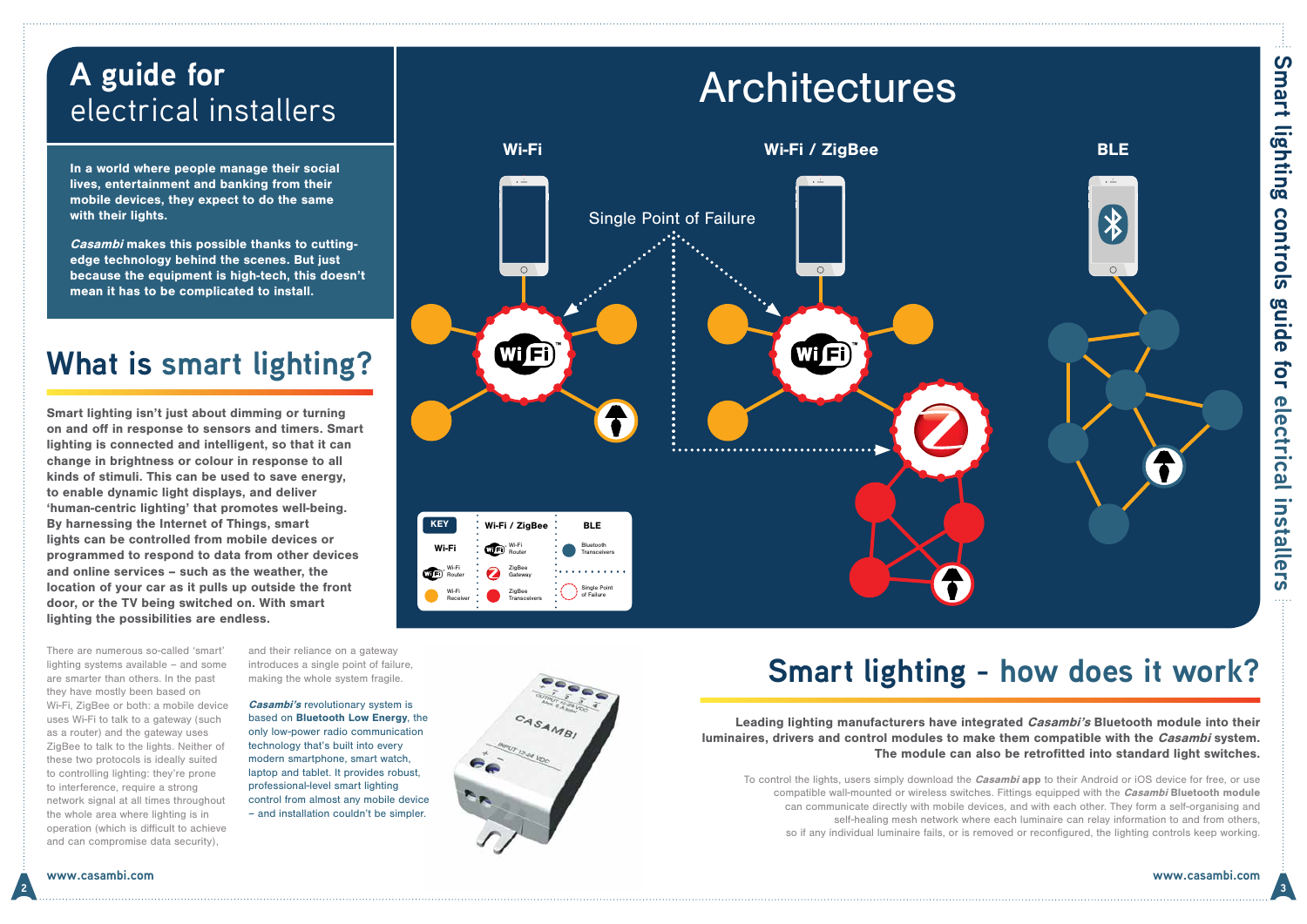Hardly anything. Simply install Casambi-ready luminaires and controllers, or retrofit Casambi modules into standard wall switches to control existing lamps and luminaires.

Unlike most professional lighting control systems, which need to be planned, fitted and commissioned by technical experts, *Casambi* requires no new wiring and no network hardware (other than the light fittings themselves).

And because *Casambi* doesn't rely on Wi-Fi, there's no need for a gateway such as a router or bridge. Even if there's no Wi-Fi network nearby at all. *Casambi* will work fine. As for commissioning, it's simple enough to be done by users themselves through the **Casambi** app.

To control lights with *Casambi*, all users need are *Casambi*-enabled luminaires and a mobile device to control them with. Pretty much every phone, tablet and laptop bought in the last five years is fully compatible with *Casambi*, and thousands of compatible luminaires from many leading manufacturers of lighting fixtures. Even without a mobile device, users can control Casambi from traditional wall switches retrofitted with the Casambi Bluetooth chip, or by using any of the wide variety of compatible wall-mounted and wireless switches.

> But it's still sophisticated enough for more complex installations: facilities managers can easily set themselves up as administrators and limit which functions are made available to general users.





### **What do installers need to do differently when installing a Casambi system?**

means they will never need batteries. **Unlike many 'smart' products, Casambi-enabled** products can receive firmware updates over-the-air when required, making the system futureproof.

For example, Casambi's Xpress wireless controller *c*an be configured to control luminaires wirelessly, dimming up and down or changing the colour temperature or the balance of direct and indirect illumination.

### **What equipment is required?**

EnOcean range of wireless switches, which can be mounted wherever the user likes. Once paired with the network, EnOcean switches work seamlessly with *Casambi*, controlling individual luminaires, groups or scenes. Not only are **EnOcean's** switches wireless, but their energy-harvesting technology

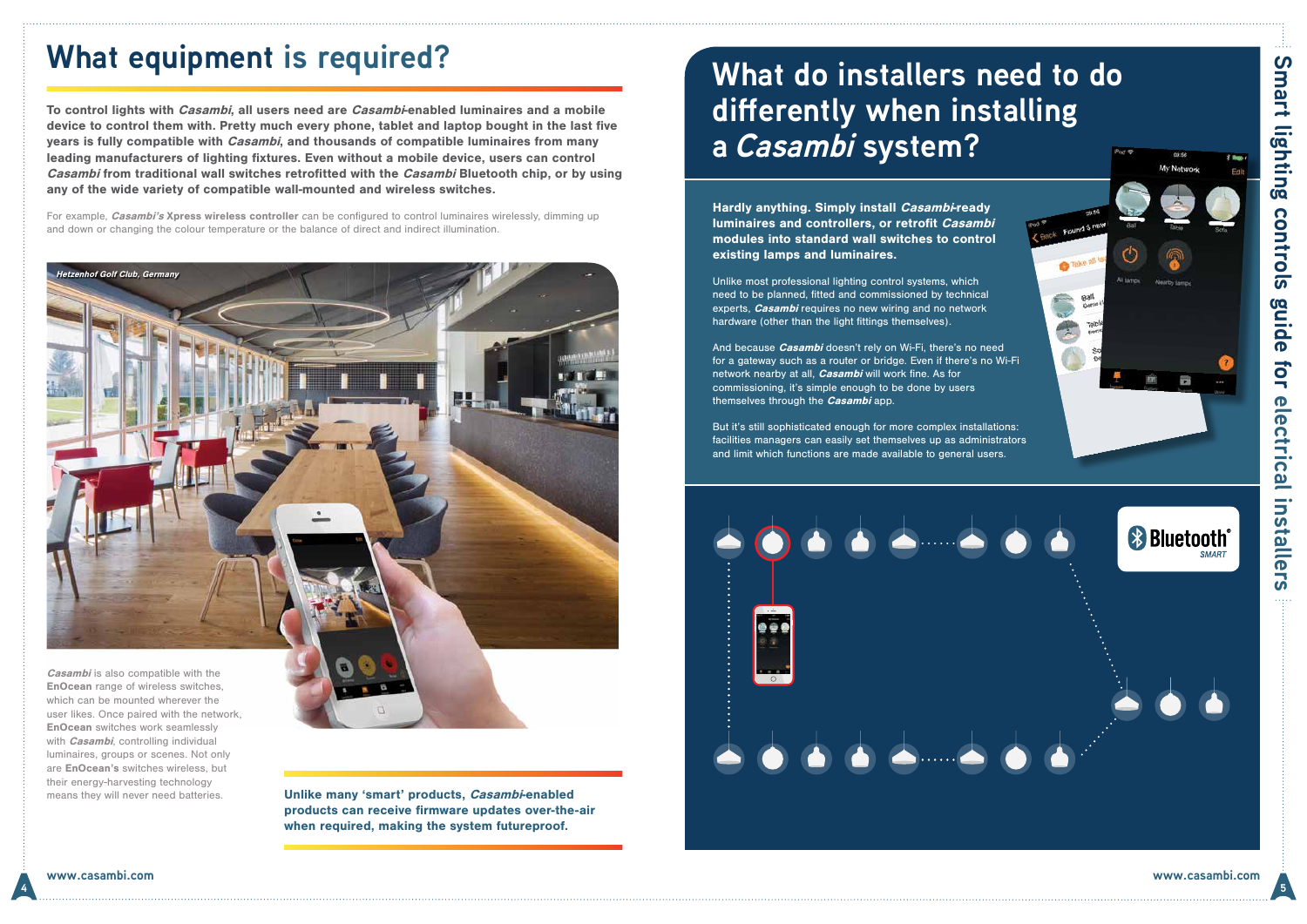**6 7**



Casambi provides professional-level control and can deal with an unlimited number of luminaires. These are being installed in everything from private residences to large-scale office and retail projects.

It's ideal for locations that want to harness the Internet of Things, providing a way to communicate data to the Cloud collected by sensors that monitor things like presence, temperature and CO<sub>2</sub> levels.

And because it's totally wireless, **Casambi** is a particularly attractive choice for retrofit applications, historic buildings and temporary installations such as museum exhibitions, retail displays and even pop-up shops.

## Smart lighting **Smart lighting controls guide for electrical installers** controls guide for electrical installers  $\sim 100$

### **What kinds of commercial projects is Casambi ideal for?**